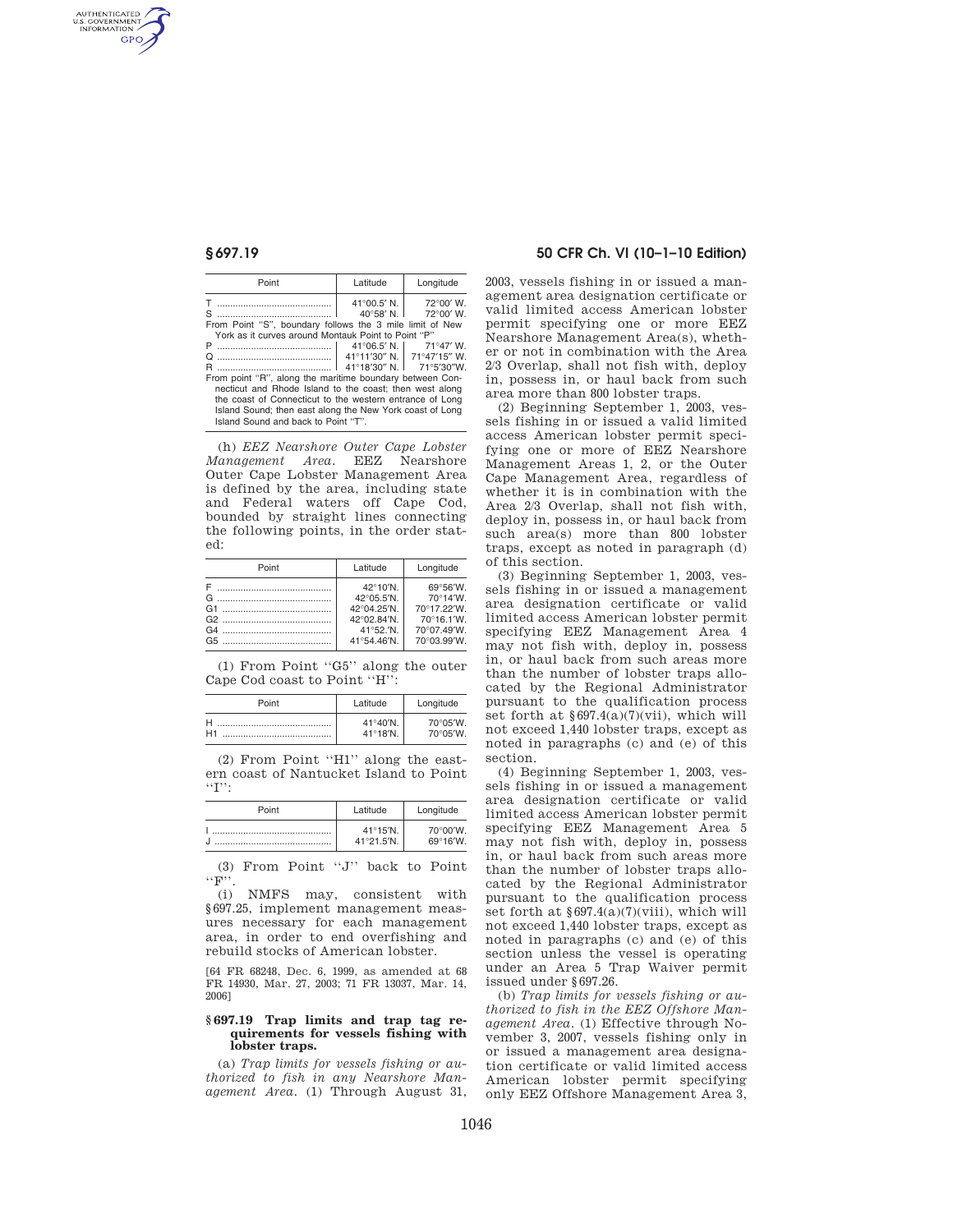## **Fishery Conservation and Management § 697.19**

or, specifying only EEZ Offshore Management Area 3 and the Area 2/3 Overlap, may not fish with, deploy in, possess in, or haul back from such areas more than the number of lobster traps allocated by the Regional Administrator pursuant to the qualification process set forth at §697.4(a)(7)(vi) and the maximum trap limits identified in Table 1, Column 2 to this part, except as noted in paragraphs (c) and (e) of this section.

(2) Beginning November 4, 2007, vessels fishing only in or issued a management area designation certificate or valid limited access American lobster permit specifying only EEZ Offshore Management Area 3, or, specifying only EEZ Offshore Management Area 3 and the Area 2/3 Overlap, may not fish with, deploy in, possess in, or haul back from such areas more than the number of lobster traps allocated by the Regional Administrator pursuant to the qualification process set forth at  $§697.4(a)(7)(vi)$  and the maximum trap limits identified in Table 1, Column 3, to this part, except as noted in paragraphs (c) and (e) of this section.

(3) Beginning July 1, 2008, vessels fishing only in or issued a management area designation certificate or valid limited access American lobster permit specifying only EEZ Offshore Management Area 3, or, specifying only EEZ Offshore Management Area 3 and the Area 2/3 Overlap, may not fish with, deploy in, possess in, or haul back from such areas more than the number of lobster traps allocated by the Regional Administrator pursuant to the quali-<br>fication process set forth at fication process set forth at  $§697.4(a)(7)(vi)$  and the maximum trap limits identified in Table 1, Column 4, to this part, except as noted in paragraphs (c) and (e) of this section.

(4) Beginning July 1, 2009, vessels fishing only in or issued a management area designation certificate or valid limited access American lobster permit specifying only EEZ Offshore Management Area 3, or, specifying only EEZ Offshore Management Area 3 and the Area 2/3 Overlap, may not fish with, deploy in, possess in, or haul back from such areas more than the number of lobster traps allocated by the Regional Administrator pursuant to the quali-<br>fication process set forth at fication process set forth at

 $§697.4(a)(7)(vi)$  and the maximum trap limits identified in Table 1, Column 5, to this part, except as noted in paragraphs (c) and (e) of this section.

(5) Beginning July 1, 2010, and beyond, vessels fishing only in or issued a management area designation certificate or valid limited access American lobster permit specifying only EEZ Offshore Management Area 3, or, specifying only EEZ Offshore Management Area 3 and the Area 2/3 Overlap, may not fish with, deploy in, possess in, or haul back from such areas more than the number of lobster traps allocated by the Regional Administrator pursuant to the qualification process set forth at  $\S 697.4(a)(7)(vi)$  and the maximum trap limits identified in Table 1, Column 6, to this part, except as noted in paragraphs (c) and (e) of this section.

(c) *Lobster trap limits for vessels fishing or authorized to fish in more than one EEZ Management Area.* A vessel owner who elects to fish in more than one EEZ Management Area may not fish with, deploy in, possess in, or haul back from any of those elected management areas more lobster traps than the lowest number of lobster traps allocated to that vessel for any one elected management area.

(d) *Conservation equivalent trap limits in New Hampshire state waters.* Notwithstanding any other provision, any vessel with a Federal lobster permit and a New Hampshire Full Commercial Lobster license may fish up to a maximum of 1,200 lobster traps in New Hampshire state waters, to the extent authorized by New Hampshire lobster fishery regulations. However, such vessel may not fish, possess, deploy, or haul back more than 800 lobster traps in the Federal waters of EEZ Nearshore Management Area 1, and may not fish more than a combined total of 1,200 lobster traps in the Federal and New Hampshire state waters portions of EEZ Nearshore Management Area 1.

(e) *Potential Modifications to Area 3, Area 4, and/or Area 5 Trap Limits in Fishing Year 2003.* The Regional Administrator may issue temporary interim Federal American lobster trap fishing permits pursuant to §697.4 for Areas 3, 4 and/or 5 prior to completion of NMFS' review of the Area 3, Area 4 and/or